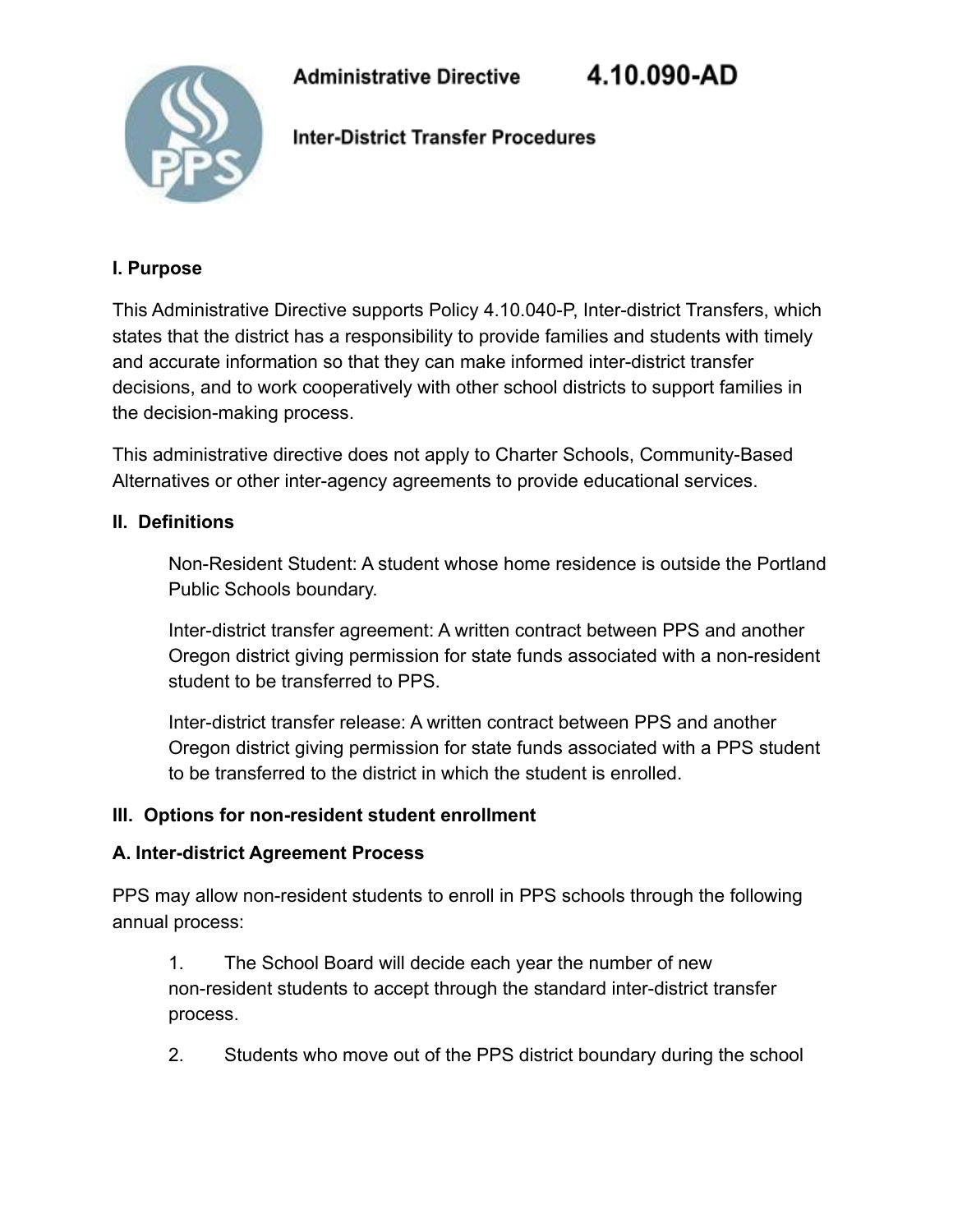4.10.090-AD



### **Inter-District Transfer Procedures**

year may remain in their PPS school to complete the year, but must receive permission from their new resident district and from PPS in order to remain enrolled in PPS the following school year.

3. Students who move out of PPS between school years may remain enrolled in PPS for the coming school year, but must receive permission from the new resident district and from PPS in order to remain enrolled in PPS the following school year.

4. Non-resident students approved to transfer into PPS through the standard inter-district process must also receive permission from their resident district prior to enrolling for the following school year.

5. PPS Students who received permission from their resident district to enroll in one school do not need to seek permission again to change to a different school.

6. Non-resident students attending PPS schools through standard inter-district transfers retain the same rights as resident students for educational matters such as evaluation for special education services and the right to request transfer to a different PPS school.

7. An application for standard inter-district transfer into Portland Public Schools will be available each spring through the district's website and the Enrollment and Transfer Center. Students who are enrolled in PPS schools and who have moved out of the PPS boundary will be notified in writing about the application process.

8. The Enrollment and Transfer Center will work with school leaders to determine seats available to enroll non-resident students. Some schools may be closed to non-resident transfer students.

9. PPS may request only the following information from standard inter-district transfer applicants: name, contact information, date of birth, grade level, and information related to expulsions. Families may provide optional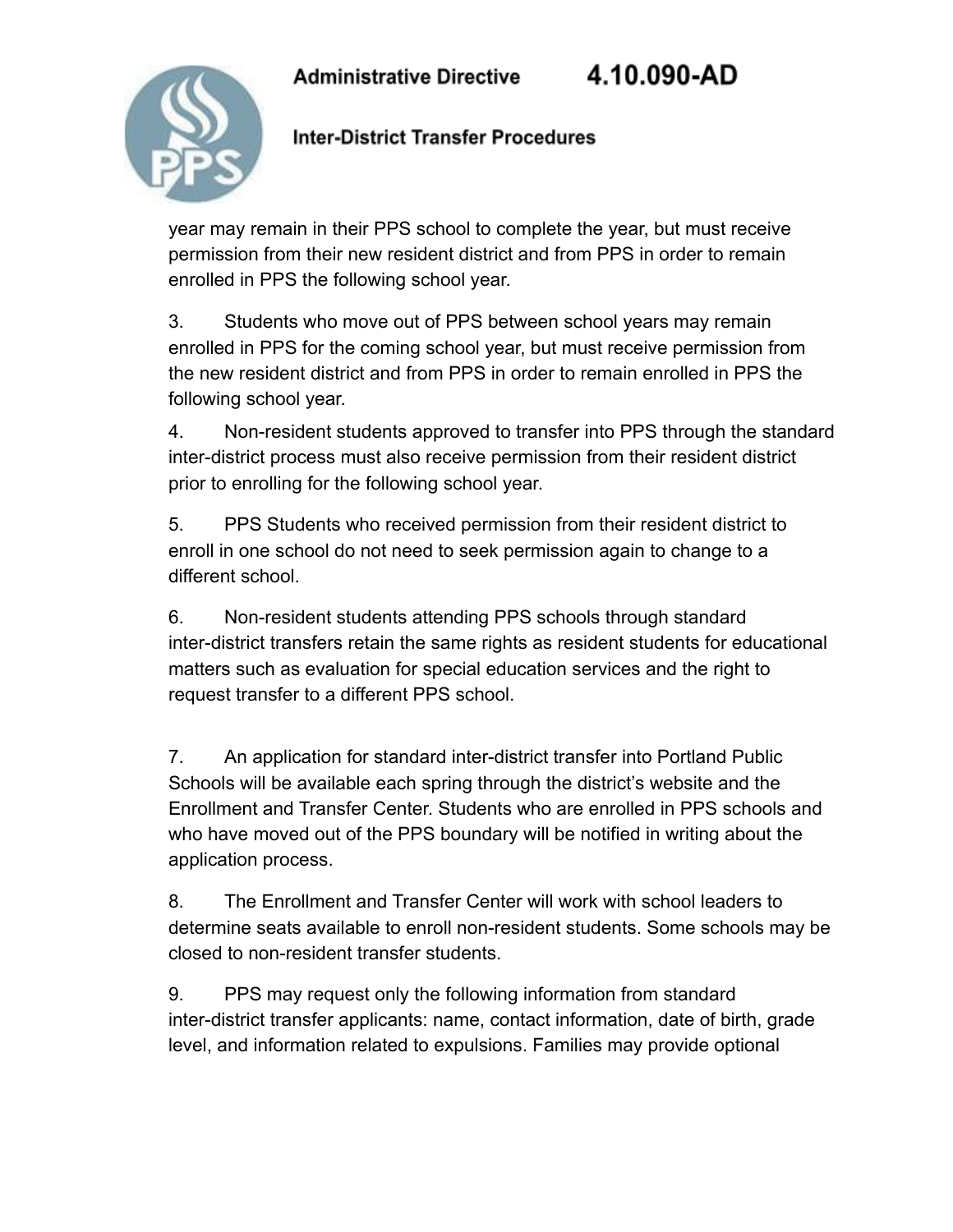4.10.090-AD



#### **Inter-District Transfer Procedures**

information about a child's current school and sibling status. Other information that families volunteer to provide will not be used during the standard inter-district transfer process, unless the transfer request qualifies as an emergency as described in section B.

10. Non-resident families will not be required to participate in school tours or sign statements of understanding, in order to be considered for inter-district transfer.

11. If there are more applicants than seats, priority for approval will be given to the following categories of non-resident applicants:

a. Students currently enrolled in a PPS school who are requesting a standard inter-district transfer to remain in the same school for the coming school year.

b. Students currently enrolled in PPS who have reached the highest grade at their current schools and are requesting standard inter-district transfer to attend schools offering the next grade level for the coming school year.

c. Siblings of students currently enrolled in a PPS school who are requesting a standard inter-district transfer to enroll at the school attended by their sibling(s).

d. Students who are not currently enrolled in a PPS school who are requesting a standard interdistrict transfer to a school that has space.

12. When needed, random lottery numbers will be used as the final tie-breaker among standard inter-district transfer requests.

13. Students who are not approved because of limited seats may be offered a seat at a later time if an approved student forfeits his or her seat. The order by which students will be offered a seat at a later time will be determined first by the priorities listed above and then random lottery numbers.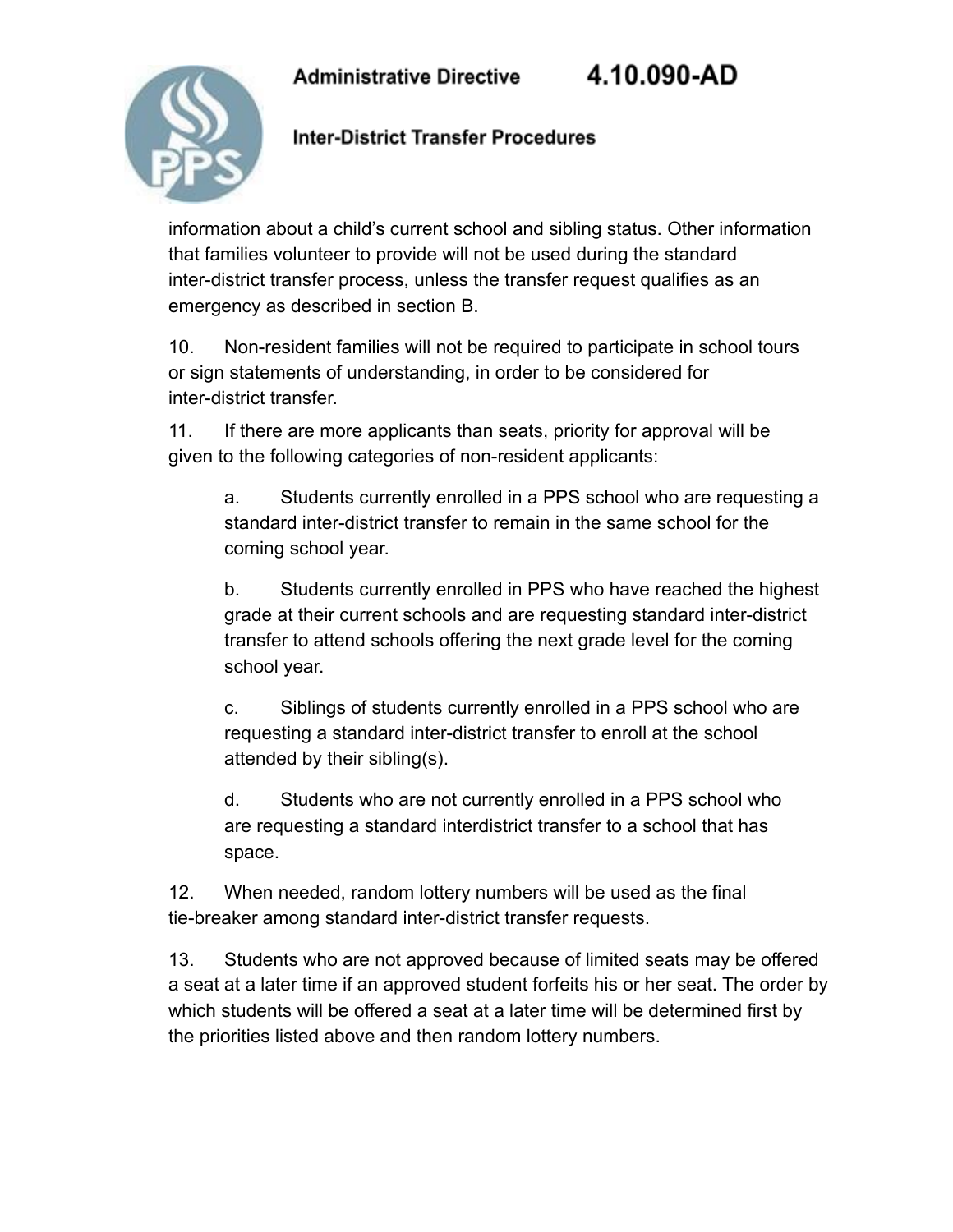4.10.090-AD



**Inter-District Transfer Procedures** 

14. Standard inter-district agreements may be revoked if students do not maintain minimal attendance or behavior standards.

a. Attendance conditions that could lead to a standard inter-district transfer being revoked include:

i. Absenteeism of greater than 10% in any two grading periods,

ii. Instances of late arrival on more than 15% of days in any two grading periods, and/or

iii. Absenteeism for ten or more consecutive days.

b. Behavioral incidents that could lead to a standard inter-district transfer being revoked include suspension, expulsion, or more than one instance of in-school suspension.

#### **B. Emergency Inter-district transfer**

PPS may request or obtain additional information and give consent to transfer without following the standard inter-district transfer process in the event of an emergency to protect the health, safety or welfare of the student, or hardship as defined in Oregon Administrative Rule [581-021-0019.](https://secure.sos.state.or.us/oard/viewSingleRule.action?ruleVrsnRsn=144548) The Enrollment and Transfer Center provides information and makes decisions regarding emergency transfer requests, in consultation with school administrators and representatives of the Office of School Performance. Decisions made by the Enrollment and Transfer Center and Office of School Performance are final and there is no appeal from this decision.

#### **C. Tuition agreements**

Non-resident students may enroll in PPS schools through tuition agreements.

1. Annual tuition rates will be set based on the Average Daily Membership rate that PPS receives from the State of Oregon.

2. The Enrollment and Transfer Center Director will decide all requests for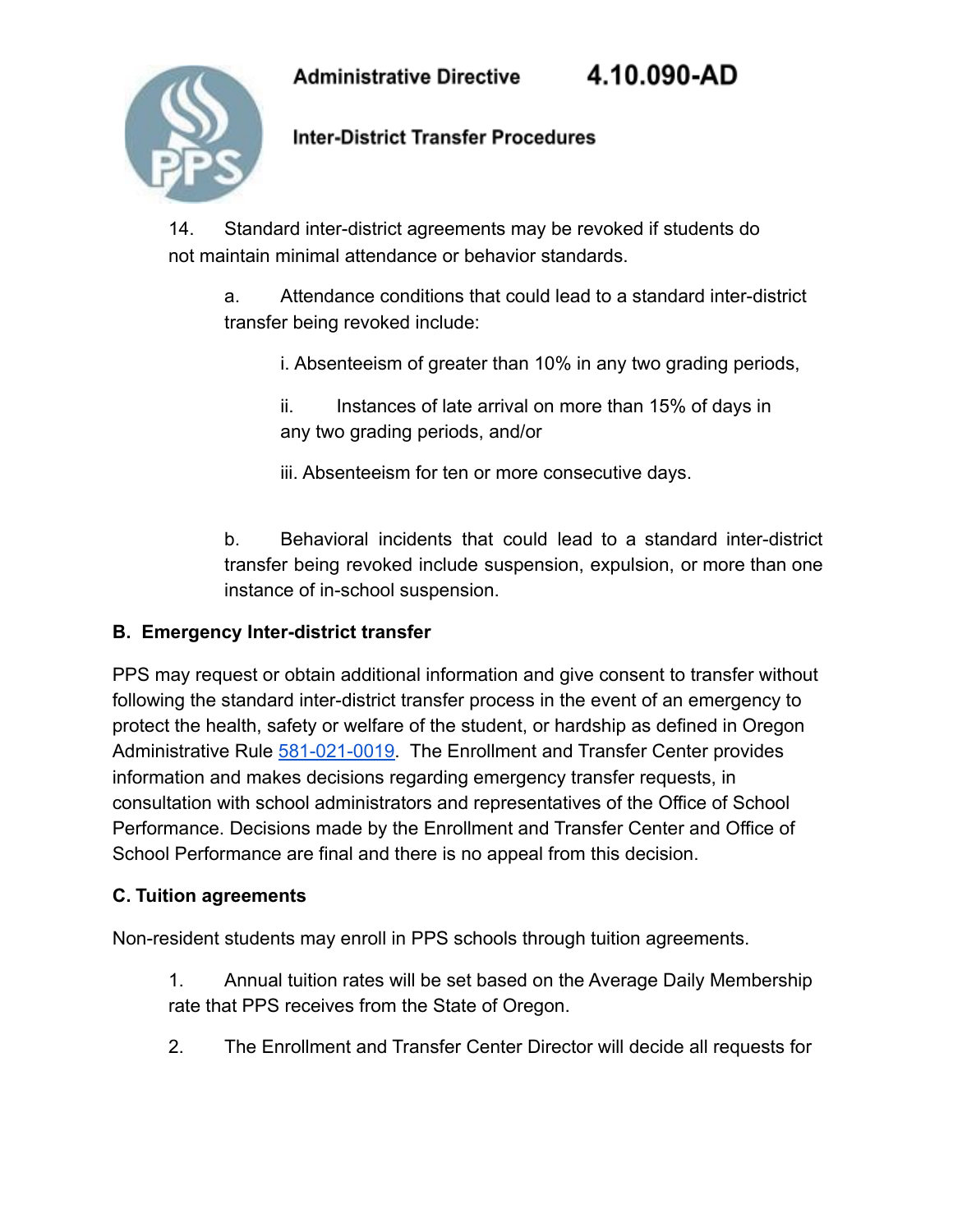4.10.090-AD



# **Inter-District Transfer Procedures**

enrollment through tuitions agreement, with input from principals at the requested schools.

# **IV. Options for resident students to enroll in other districts**

A. Resident students who wish to enroll in other districts through tuition agreements do not need to seek consent from Portland Public Schools.

B. In accordance with HB 2747 (2013) HB 4007 (2014) and SB 709 (2015), PPS students may apply through the standard inter-district transfer process for permission to enroll in a different school district. Inter-district transfers are governed by Division 21, and so appeals of inter-district transfer denials will not be heard as Division 22 formal complaints.

1. The School Board will determine the number of students who will be allowed to transfer to other districts through the standard inter-district transfer process each year. In setting that number, the Board will take into consideration the overall number of resident students who have transferred out of PPS through standard agreements.

2. The application for transfer out of Portland Public Schools will be available on the District's website and at the Enrollment and Transfer Center.

3. PPS may request only the following information from standard inter-district transfer applicants: name, contact information, date of birth, grade level, and information related to expulsions. Families may provide optional information about a child's current school and sibling status. Other information that families volunteer to provide will not be used during the standard inter-district transfer process, unless the transfer request qualifies as an emergency as described in section B.

4. If there are more applicants for transfer to other districts than the number of releases approved by the Board, priority for approval will be given in the following order:

a. Students currently enrolled in the district in which they are requesting permission to remain through a standard inter-district